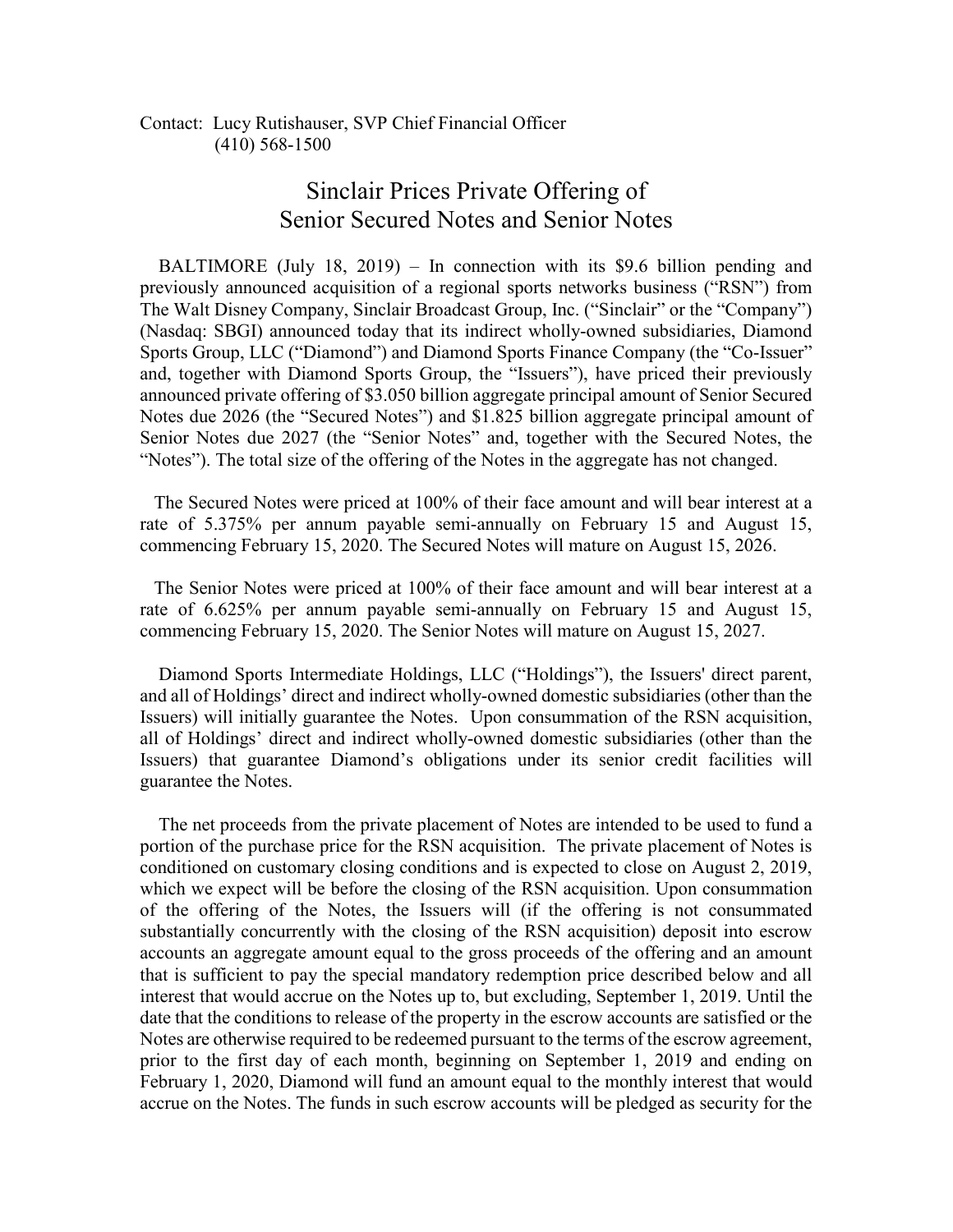benefit of the holders of the applicable Notes to which such escrow account relates. If (i) Diamond does not consummate the RSN acquisition on or prior to February 3, 2020 or (ii) prior to February 3, 2020, the Issuers notify the escrow agent under the escrow agreement that Diamond will not pursue the consummation of the RSN acquisition, or (iii) the applicable conditions to the release of the escrow funds (including completion of the RSN acquisition) are not satisfied on or prior to February 3, 2020, then, in any such case, the Issuers must redeem all of the Notes at a redemption price equal to 100% of the principal amount of the Notes being redeemed, plus accrued and unpaid interest to, but excluding, the redemption date.

 *This press release shall not constitute an offer to sell or the solicitation of an offer to buy the Notes, nor shall there be any offer or sale of the Notes in any state or jurisdiction in which such offer, solicitation or sale would be unlawful.*

 *The Notes have not been and will not be registered under the Securities Act of 1933, as amended (the "Securities Act") or any state securities laws and may not be offered or sold in the United States absent registration or an applicable exemption from registration requirements. Accordingly, the Notes are expected to be offered and sold only (a) to persons reasonably believed to be "qualified institutional buyers" (as defined in Rule 144A under the Securities Act) and (b) outside the United States, to non-U.S. persons in compliance with Regulation S under the Securities Act.*

 Sinclair is one of the largest and most diversified television broadcasting companies in the country. The Company owns, operates and/or provides services to 191 television stations in 89 markets. Sinclair is a leading local news provider dedicated to impactful journalism with a local focus. The Company has multiple national networks, live local sports production, as well as stations affiliated with all the major networks. Sinclair's content is delivered via multiple-platforms, including over-the-air, multi-channel video program distributors, and digital platforms.

## **Forward-Looking Statements:**

 The matters discussed in this news release include forward-looking statements regarding, among other things, future operating results. When used in this news release, the words "outlook," "intends to," "believes," "anticipates," "expects," "achieves," "estimates," and similar expressions are intended to identify forward-looking statements. Such statements are subject to a number of risks and uncertainties. Actual results in the future could differ materially and adversely from those described in the forward-looking statements as a result of various important factors, including and in addition to the assumptions set forth therein, but not limited to, general economic, market, or business conditions; the Issuers' ability to commence or consummate the offering of the Notes; risks associated with the ability to consummate the RSN acquisition and the timing of the closing of the RSN acquisition; the risk that a regulatory approval that may be required for the proposed transaction is delayed, is not obtained or is obtained subject to conditions that are not anticipated; the ability to successfully integrate RSN's operations and employees; the ability to realize anticipated benefits of the RSN acquisition; and any risk factors set forth in the Company's recent reports on Form 10-Q and/or Form 10-K, as filed with the